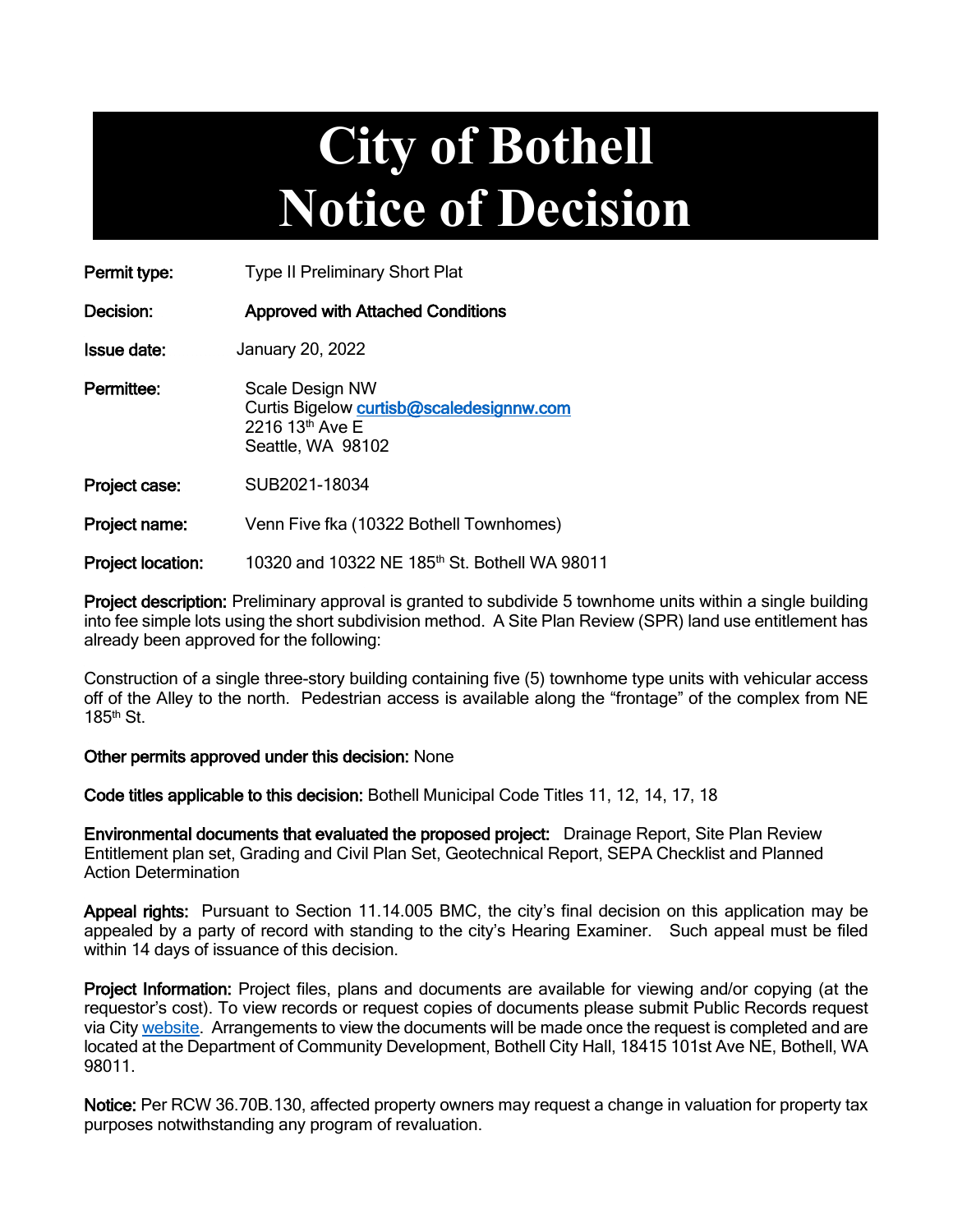## **Engineering Conditions of Preliminary Approval Venn 5 Short Plat 10322 NE 185th Street Case #SUB2021-18034**

#### **General conditions of Approval:**

1) Where utility easements are required, they shall be a minimum width of 15 feet and unobstructed. All easements for public utilities shall be recorded with King County.

2) All work shown on the approved construction drawings must be completed and accepted by the City. All requirements of the approved site plan review are included in the approved construction plans.

#### **STORM DRAINAGE**

3) The drainage design for the project must comply with the current Bothell Surface Water Design Manual.

Detailed design plans for both interim and permanent stormwater management shall be submitted for review and approval. The design shall be in conformance with Chapter *4 - Bothell Surface Water Design Manual* of the Bothell Standards. The plans shall conform to Section 1-9.2.6 of the Bothell Standards. The submittal shall include a Technical Information Report (TIR) per the Bothell Standards. In addition, all recommendations of the geotechnical engineering study in regards to surface and subsurface drainage shall be incorporated into the final detailed design.

Each lot within the subdivision shall be provided with an individual stub to connect to the storm drainage system. These stubs will be placed at the proper elevation to provide positive drainage into the storm system.

#### **GRADING AND TEMPORARY EROSION CONTROL**

4) Detailed design plans for grading and erosion control shall be submitted for review and approval. The design shall be in conformance with Chapter *2 - Grading and Land Alteration* of the Bothell Standards. The plans shall conform to Sections 1-9.2.3 and 1-9.2.4 of the Bothell Standards. Significant site grading shall be carried out during the dry summer and fall months or at such time as approved by the Department of Community Development and Public Works.

#### **STREET IMPROVEMENTS**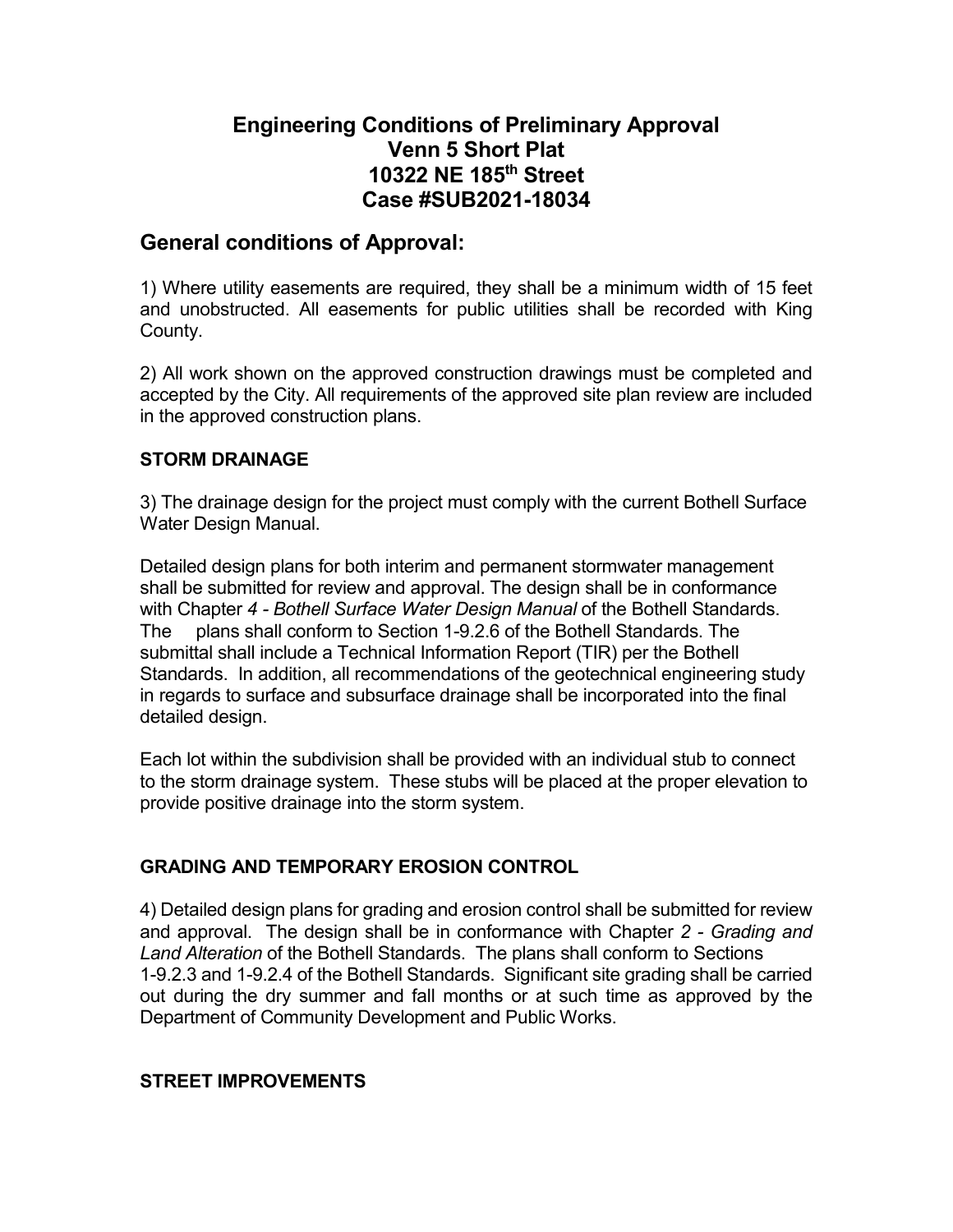5) Frontage improvements are required per the approved site plan review and construction drawings. Right-of-way dedications are needed consistent with the approved site plan review and the approved construction drawings.

.

6) The access off of the public alley must be a minimum of 20 feet wide pavement.

## **Prior to issuance of any short plat construction permits, the applicant shall provide the following:**

7) The applicant shall obtain all required permits and bonds as specified in the Bothell Municipal Code for the particular activity. All fees and charges shall be paid. The applicant shall post a performance bond or other surety acceptable to the City for 120% of the cost of the TESCP and for all work located in the public right-of-way prior to issuance of any construction permits. Itemized costs and material breakdowns shall be submitted for each bond. All bonds shall be in a form approved by the City Attorney.

#### **Prior to the commencement of any grading or construction activity, the applicant shall:**

8) Provide proof of insurance in compliance with the current City requirements, naming the City of Bothell and its agents as an additional insured.

9) Pay all permit fees and charges associated with this project.

10) Obtain all required permits including but not limited to grading and right-of-way.

11) Attend a pre-construction meeting with the City of Bothell a minimum of 48 hours in advance of commencement of construction.

12) Ensure that an approved TESC plan has been implemented to the satisfaction of the City's Construction Inspector. The TESC measures shall be maintained throughout the duration of the construction phase.

13) Install a temporary, all weather parking area on-site to accommodate construction employees' and contractors' vehicles, or make alternate off-site arrangements for said temporary parking. Said parking area may be re-sized and/or moved as required as construction progresses. In no case shall construction or project related parking be allowed to occur on any public right-ofway.

## **Prior to recording of the final short plat, the applicant shall complete the following:**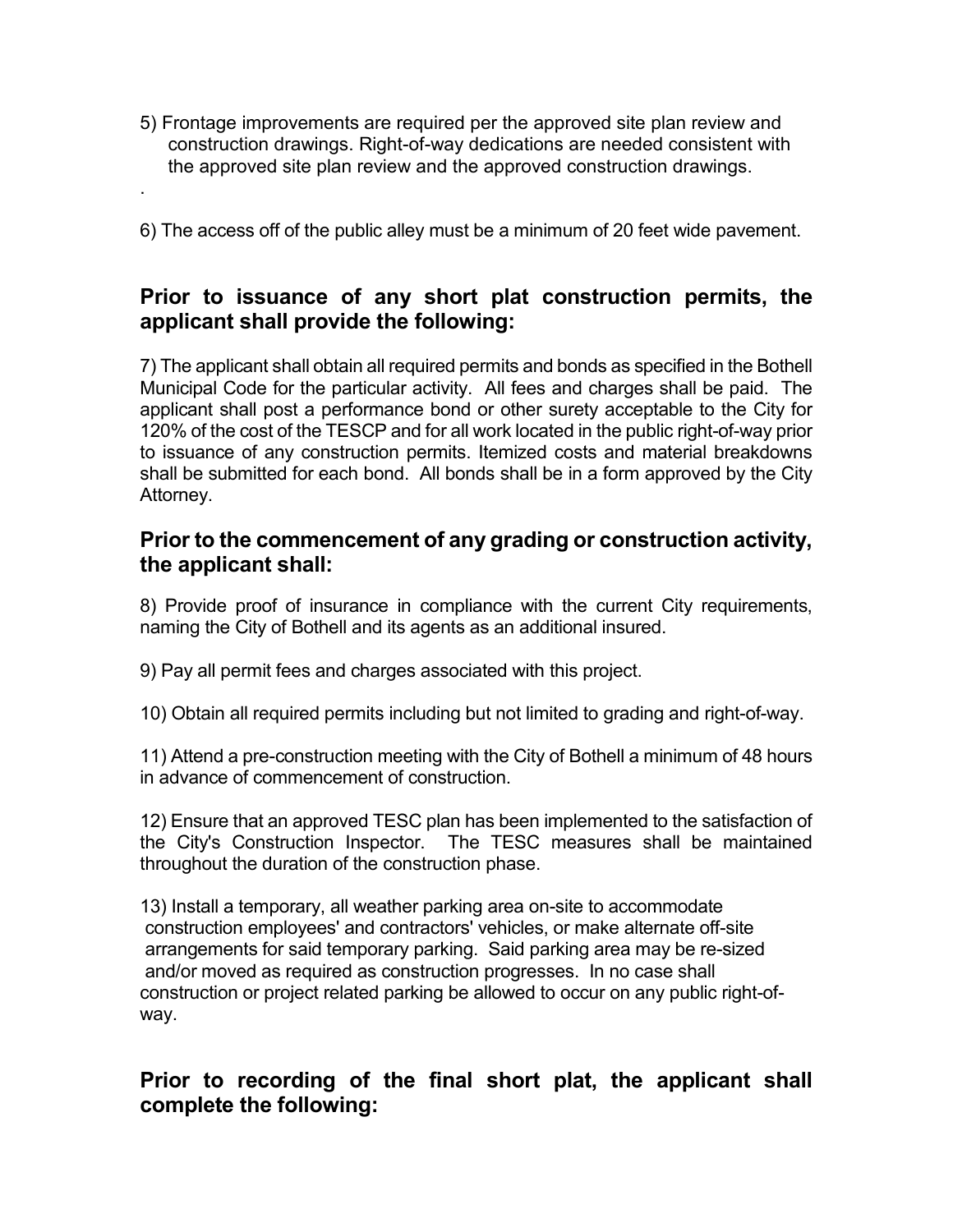14) All development improvements shall be constructed and accepted by the City of Bothell or the applicant shall post a performance bond or other surety acceptable to the City for 120% of the cost of all the onsite work, temporary erosion control and for all work located in the public right-of-way prior to issuance of any construction permits. Itemized costs and material breakdowns shall be submitted for each bond. All bonds shall be in a form approved by the City Attorney.

15) The face of the final short plat map shall include language which defines any ingress/egress/utility easements. The language must define the ownership and the cost sharing arrangement for any common drainage facilities.

## **At building permit plan submittal (if separate from the short plat infrastructure phase), the applicant shall submit the following:**

16) Pursuant to Bothell Standards, a Temporary Erosion and Sedimentation Control Plan (TESCP) must be submitted for review and approval by the City Engineer. Said TESCP facilities shall be fully constructed and approved by the City inspector prior to any site grading. Said TESCP measures shall be maintained throughout the entire construction phase. Significant site grading shall only be carried out during the dry summer and fall months or at such time as approved by the Department of Public Improvements in writing.

## **Prior to issuance of any building permits, the applicant shall:**

17) All traffic impact fees shall be paid for each of the new dwelling units in accordance with the requirements and procedures of applicable municipal code

18) Pay parks mitigation fees per city ordinance.

19) Install and have operational all fire hydrants, water mains and access roads.

20) Show proposed driveway grades on all building permit submittals.

## **Prior to release of the performance bond, the applicant shall:**

21) The City shall be supplied with digital as-builts for the improvements made for all stormwater systems, roadway construction and for all work constructed within the public right-of-way.

22) Complete construction of all street and utility improvements conditioned above. Improvements must be inspected and approved by the City's Construction Inspector.